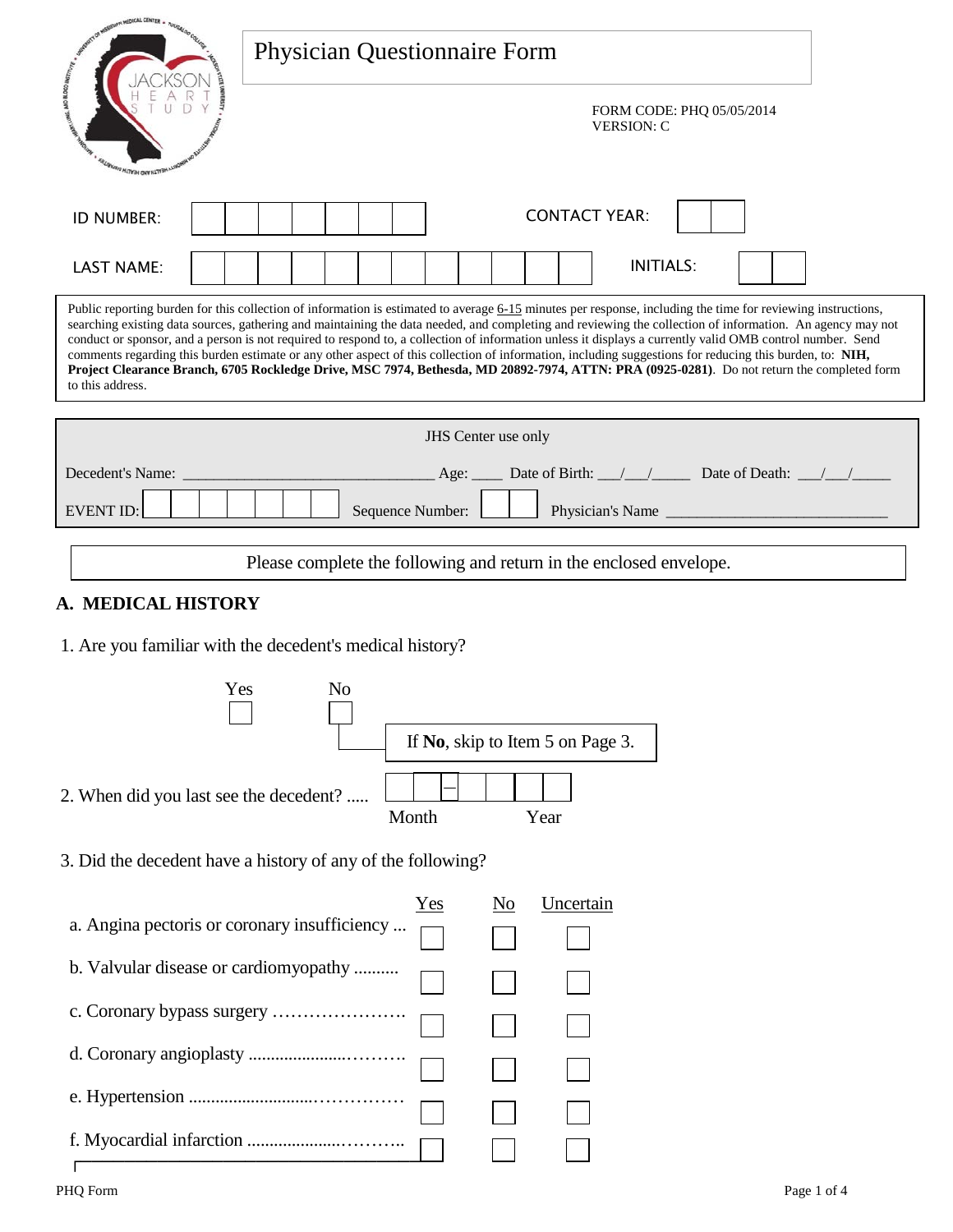| g. If MI Yes, date of most recent event: |       |  |  |      |
|------------------------------------------|-------|--|--|------|
|                                          | Month |  |  | Year |

3. (cont'd) Did the decedent have a history of any of the following?

|                                                                                                  |     | Yes   | $N_{Q}$        | Uncertain |
|--------------------------------------------------------------------------------------------------|-----|-------|----------------|-----------|
| h. Other chronic ischemic heart disease:                                                         |     |       |                |           |
|                                                                                                  |     |       |                |           |
| j. If Yes, date of most recent event:                                                            |     | Month | Year           |           |
| k. Any non-cardiac condition that might $Yes$<br>have contributed to this death:                 |     |       | No             | Uncertain |
| If Yes, specify: $\frac{1}{2}$                                                                   |     |       |                |           |
|                                                                                                  |     | Yes   | N <sub>0</sub> | Uncertain |
|                                                                                                  |     |       |                |           |
| m. Cigarette smoking:                                                                            |     |       |                |           |
| 4. Was the decedent taking any of the following medications<br>within four weeks prior to death? |     |       |                |           |
|                                                                                                  | Yes | No    | Uncertain      |           |
|                                                                                                  |     |       |                |           |
| b. Calcium channel blockers                                                                      |     |       |                |           |
|                                                                                                  |     |       |                |           |
| d. Beta-blockers                                                                                 |     |       |                |           |
|                                                                                                  |     |       |                |           |
| d.2. ACE or Angiotensin II<br>inhibitors                                                         |     |       |                |           |
| e. Other cardiovascular drugs                                                                    |     |       |                |           |
| If Yes, specify:                                                                                 |     |       |                |           |

 $\overline{\phantom{a}}$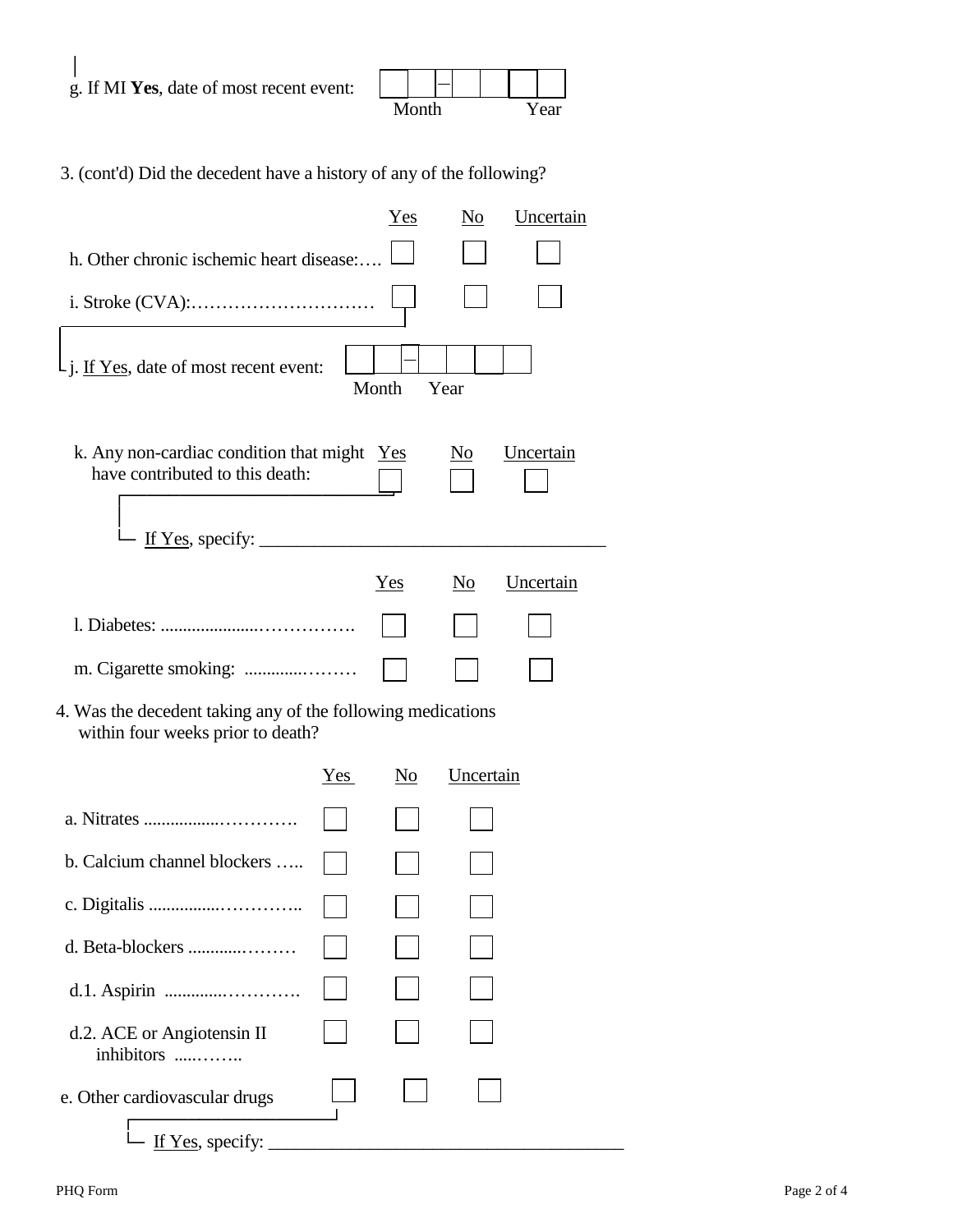## **B. DETAILS OF DEATH**

5. Are you familiar with the events surrounding the decedent's death?



7.a. Was there any pain in the chest, left arm or shoulder or jaw within 72 hours of death?



b. Did the pain include the chest?



c. Did you think this pain was of a cardiac origin?



8. Did the decedent take (or was he/she given) nitrates at the time of the acute episode?



9. Was coronary reperfusion (intravenous or intracoronary streptokinase or TPA, angioplasty, etc.) attempted during the acute episode?



10. Was CPR and/or cardioversion performed within 24 hours of death?